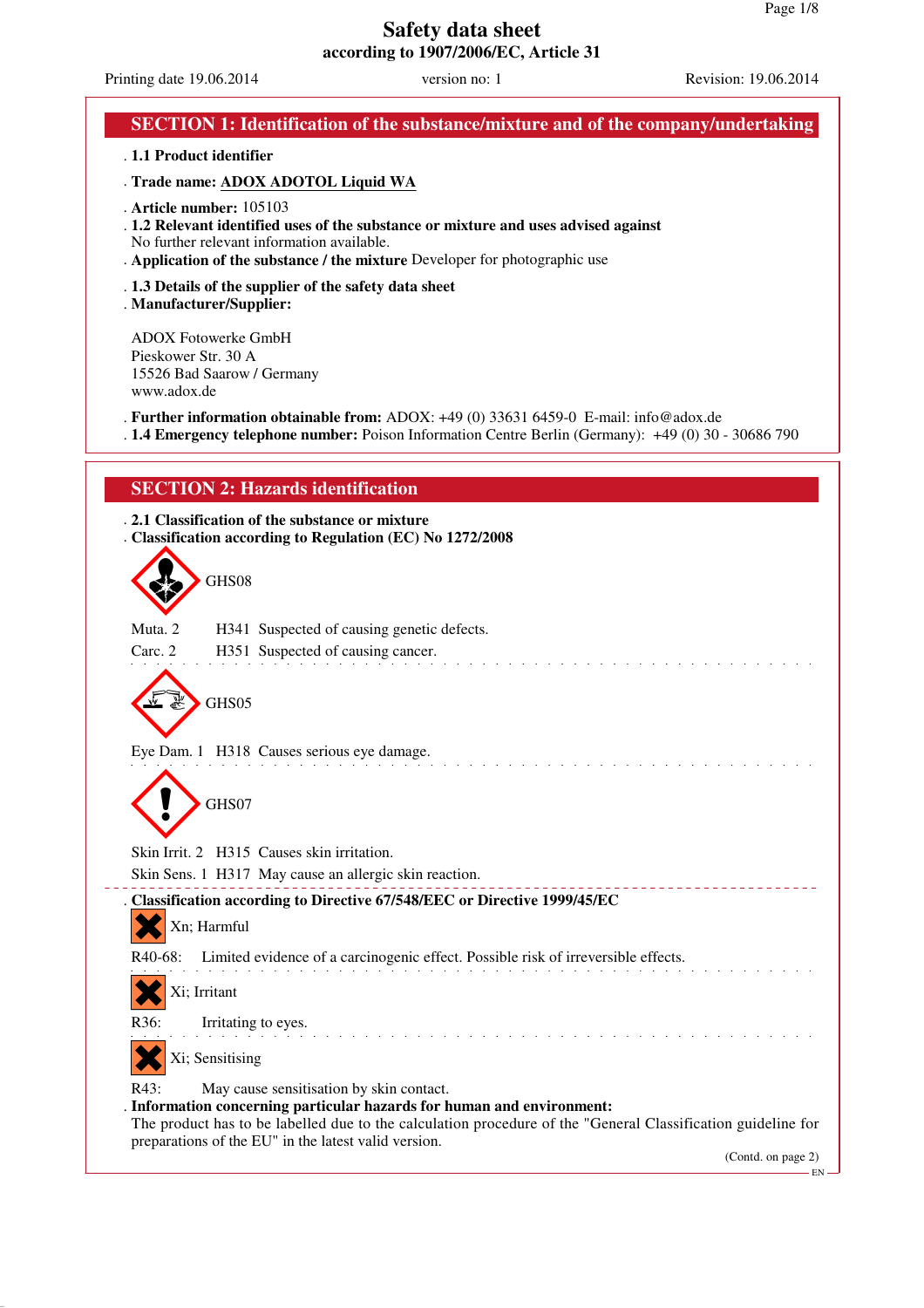Printing date 19.06.2014 version no: 1 Revision: 19.06.2014

## **Trade name: ADOX ADOTOL Liquid WA**

|                              | (Contd. of page 1)                                                                                             |
|------------------------------|----------------------------------------------------------------------------------------------------------------|
| . Classification system:     | The classification is according to the latest editions of the EU-lists, and extended by company and literature |
| data.                        |                                                                                                                |
| . 2.2 Label elements         |                                                                                                                |
|                              | Labelling according to Regulation (EC) No 1272/2008                                                            |
|                              | The product is classified and labelled according to the CLP regulation.                                        |
| . Hazard pictograms          |                                                                                                                |
| GHS05                        | GHS07<br>GHS08                                                                                                 |
|                              |                                                                                                                |
| . Signal word Danger         |                                                                                                                |
|                              | . Hazard-determining components of labelling:                                                                  |
|                              | tetrasodium ethylene diaminetetraacetate                                                                       |
|                              | hydroquinone (1,4-dihydroxybenzene)                                                                            |
| <b>Hazard statements</b>     |                                                                                                                |
| H315 Causes skin irritation. |                                                                                                                |
|                              | H318 Causes serious eye damage.                                                                                |
|                              | H317 May cause an allergic skin reaction.                                                                      |
|                              | H341 Suspected of causing genetic defects.                                                                     |
|                              | H351 Suspected of causing cancer.                                                                              |
| . Precautionary statements   |                                                                                                                |
| P <sub>264</sub>             | Wash thoroughly after handling.                                                                                |
| P <sub>280</sub>             | Wear protective gloves/protective clothing/eye protection/face protection.                                     |
|                              | P305+P351+P338 IF IN EYES: Rinse cautiously with water for several minutes. Remove contact lenses, if          |
|                              | present and easy to do. Continue rinsing.                                                                      |
| P310                         | Immediately call a POISON CENTER or doctor/physician.                                                          |
| P332+P313                    | If skin irritation occurs: Get medical advice/attention.                                                       |
| P <sub>501</sub>             | Dispose of contents/container in accordance with local regulations.                                            |
| . 2.3 Other hazards          |                                                                                                                |
|                              | . Results of PBT and vPvB assessment                                                                           |
| . PBT: Not applicable.       |                                                                                                                |
|                              |                                                                                                                |

. **vPvB:** Not applicable.

# **SECTION 3: Composition/information on ingredients**

## . **3.2 Chemical characterization: Mixtures**

. **Description:** Mixture of substances listed below and with nonhazardous additions.

| . Dangerous components:      |                                                                                              |                    |
|------------------------------|----------------------------------------------------------------------------------------------|--------------------|
| CAS: 584-08-7                | potassium carbonate                                                                          | $10 - 25\%$        |
| EINECS: 209-529-3            | $\overline{\mathbf{X}}$ Xi R36/38                                                            |                    |
| Reg.nr.: $01-2119532646-36$  | Skin Irrit. 2, H315; Eye Irrit. 2, H319; STOT SE 3, H335                                     |                    |
| $CAS: 64-02-8$               | tetrasodium ethylene diaminetetraacetate                                                     | $3 - 5\%$          |
| EINECS: 200-573-9            | $\mathbf{\times}$ Xn R22; $\mathbf{\times}$ Xi R41                                           |                    |
| Index number: $607-428-00-2$ | $\overline{\Leftrightarrow}$ Eye Dam. 1, H318; $\Leftrightarrow$ Acute Tox. 4, H302          |                    |
| CAS: 123-31-9                | hydroquinone (1,4-dihydroxybenzene)                                                          | $1 - 2.5\%$        |
| EINECS: 204-617-8            | <b>X</b> Xn R22-40-68; Xi R41; Xi R43; Xi R43; Xi R50                                        |                    |
| Index number: $604-005-00-4$ | $\overline{Carc}$ . Cat. 3, Muta. $\overline{Cat}$ . 3                                       |                    |
| Reg.nr.: 01-2119524016-51    | Muta. 2, H341; Carc. 2, H351; Seye Dam. 1, H318;                                             |                    |
|                              | $\leftrightarrow$ Aquatic Acute 1, H400; $\leftrightarrow$ Acute Tox. 4, H302; Skin Sens. 1, |                    |
|                              | H317                                                                                         |                    |
|                              |                                                                                              | (Contd. on page 3) |
|                              |                                                                                              |                    |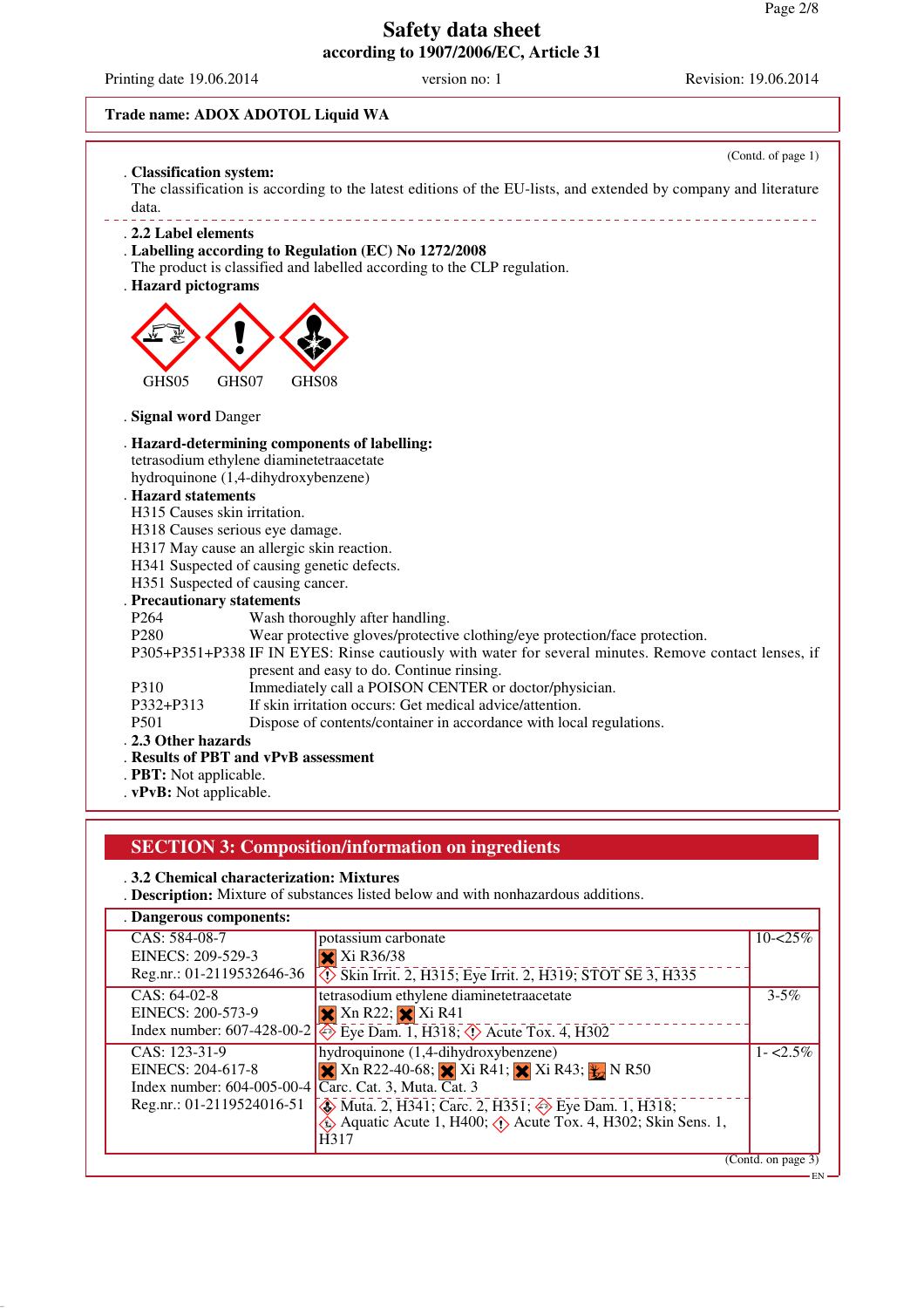Printing date 19.06.2014 version no: 1 Revision: 19.06.2014

**Trade name: ADOX ADOTOL Liquid WA**

. **Additional information:** For the wording of the listed risk phrases refer to section 16.

(Contd. of page 2)

## **SECTION 4: First aid measures**

- . **4.1 Description of first aid measures**
- . **General information:** Immediately remove any clothing/shoes soiled by the product.
- . **After inhalation:** Supply fresh air; consult doctor in case of complaints.
- . **After skin contact:** Immediately wash with water and soap and rinse thoroughly.
- . **After eye contact:**
- Rinse opened eye for several minutes under running water. If symptoms persist, consult a doctor.
- . **After swallowing:** Rinse out mouth and then drink plenty of water.
- . **4.2 Most important symptoms and effects, both acute and delayed**
- No further relevant information available.
- . **4.3 Indication of any immediate medical attention and special treatment needed**
- No further relevant information available.

## **SECTION 5: Firefighting measures**

- . **5.1 Extinguishing media**
- . **Suitable extinguishing agents:**
- CO2, powder or water spray. Fight larger fires with water spray or alcohol resistant foam.
- . **5.2 Special hazards arising from the substance or mixture**
- Under certain fire conditions, traces of other toxic gases cannot be excluded.
- . **5.3 Advice for firefighters**
- . **Protective equipment:** Do not inhale explosion gases or combustion gases.

## **SECTION 6: Accidental release measures**

. **6.1 Personal precautions, protective equipment and emergency procedures**

Wear protective equipment. Keep unprotected persons away.

Ensure adequate ventilation

Wear protective clothing.

. **6.2 Environmental precautions:** Do not allow to enter sewers/ surface or ground water.

. **6.3 Methods and material for containment and cleaning up:**

Absorb with liquid-binding material (sand, diatomite, acid binders, universal binders, sawdust).

Dispose contaminated material as waste according to item 13.

Ensure adequate ventilation.

- . **6.4 Reference to other sections**
- See Section 7 for information on safe handling.
- See Section 8 for information on personal protection equipment.

See Section 13 for disposal information.

# **SECTION 7: Handling and storage**

#### . **7.1 Precautions for safe handling**

Ensure good ventilation/exhaustion at the workplace.

Prevent formation of aerosols.

. **Information about fire - and explosion protection:** Protect from heat.

#### . **7.2 Conditions for safe storage, including any incompatibilities**

. **Storage:**

- . **Requirements to be met by storerooms and receptacles:** Store only in the original receptacle.
- . **Information about storage in one common storage facility:**
- Store away from foodstuffs.

Store away from oxidizing agents.

(Contd. on page 4)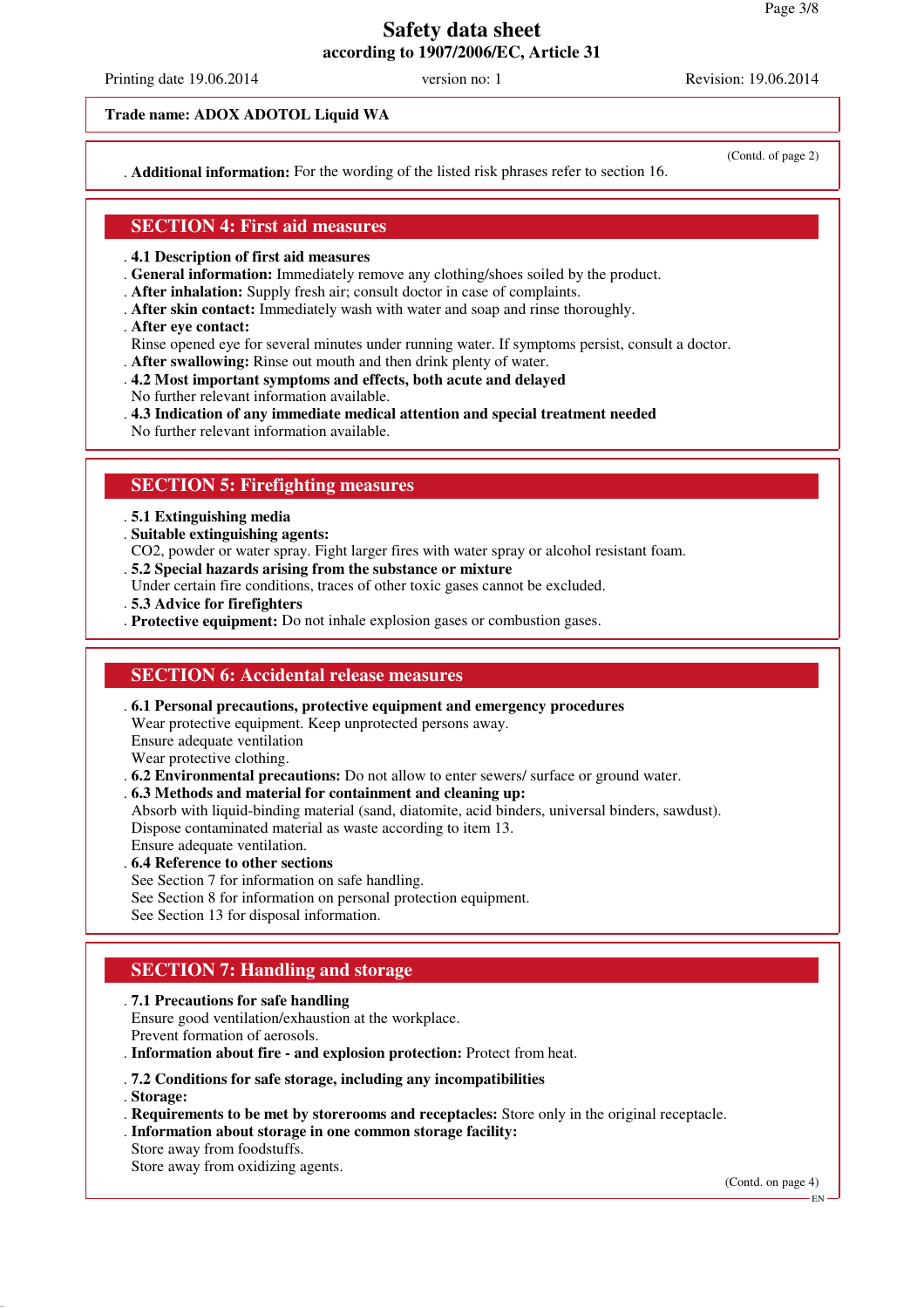Printing date 19.06.2014 version no: 1 Revision: 19.06.2014

#### **Trade name: ADOX ADOTOL Liquid WA**

#### . **Further information about storage conditions:**

Keep container tightly sealed.

Store in cool, dry conditions in well sealed receptacles. Protect from heat and direct sunlight.

Store under lock and key and out of the reach of children.

Recommended storage temperature: 5-25 °C

Protect from exposure to the light.

. **7.3 Specific end use(s)** No further relevant information available.

## **SECTION 8: Exposure controls/personal protection**

. **Additional information about design of technical facilities:** No further data; see item 7.

. **8.1 Control parameters**

. **Ingredients with limit values that require monitoring at the workplace:**

**123-31-9 hydroquinone (1,4-dihydroxybenzene) (1- <3%)**

WEL Long-term value: 0.5 mg/m<sup>3</sup>

. **Additional information:** The lists valid during the making were used as basis.

- . **8.2 Exposure controls**
- . **Personal protective equipment:**
- . **General protective and hygienic measures:**
- The usual precautionary measures are to be adhered to when handling chemicals.

Keep away from foodstuffs, beverages and feed.

Immediately remove all soiled and contaminated clothing

Wash hands before breaks and at the end of work.

Do not inhale gases / fumes / aerosols.

Avoid contact with the eyes and skin.

- . **Respiratory protection:** Ensure adequate ventilation
- . **Protection of hands:**



Protective gloves

Impervious gloves

The glove material has to be impermeable and resistant to the product/ the substance/ the preparation.

Selection of the glove material on consideration of the penetration times, rates of diffusion and the degradation . **Material of gloves**

The selection of the suitable gloves does not only depend on the material, but also on further marks of quality and varies from manufacturer to manufacturer. As the product is a preparation of several substances, the resistance of the glove material can not be calculated in advance and has therefore to be checked prior to the application.

Butyl rubber, BR

Nitrile rubber, NBR Neoprene gloves

#### . **Penetration time of glove material**

| breakthroug-time | layer thickness |
|------------------|-----------------|
| $>480$ min       | $>0.4$ mm       |
| $>480$ min       | $>0.38$ mm      |
| $>240$ min       | $>0.65$ mm      |
|                  |                 |

The exact break trough time has to be found out by the manufacturer of the protective gloves and has to be observed.

(Contd. on page 5)

EN

(Contd. of page 3)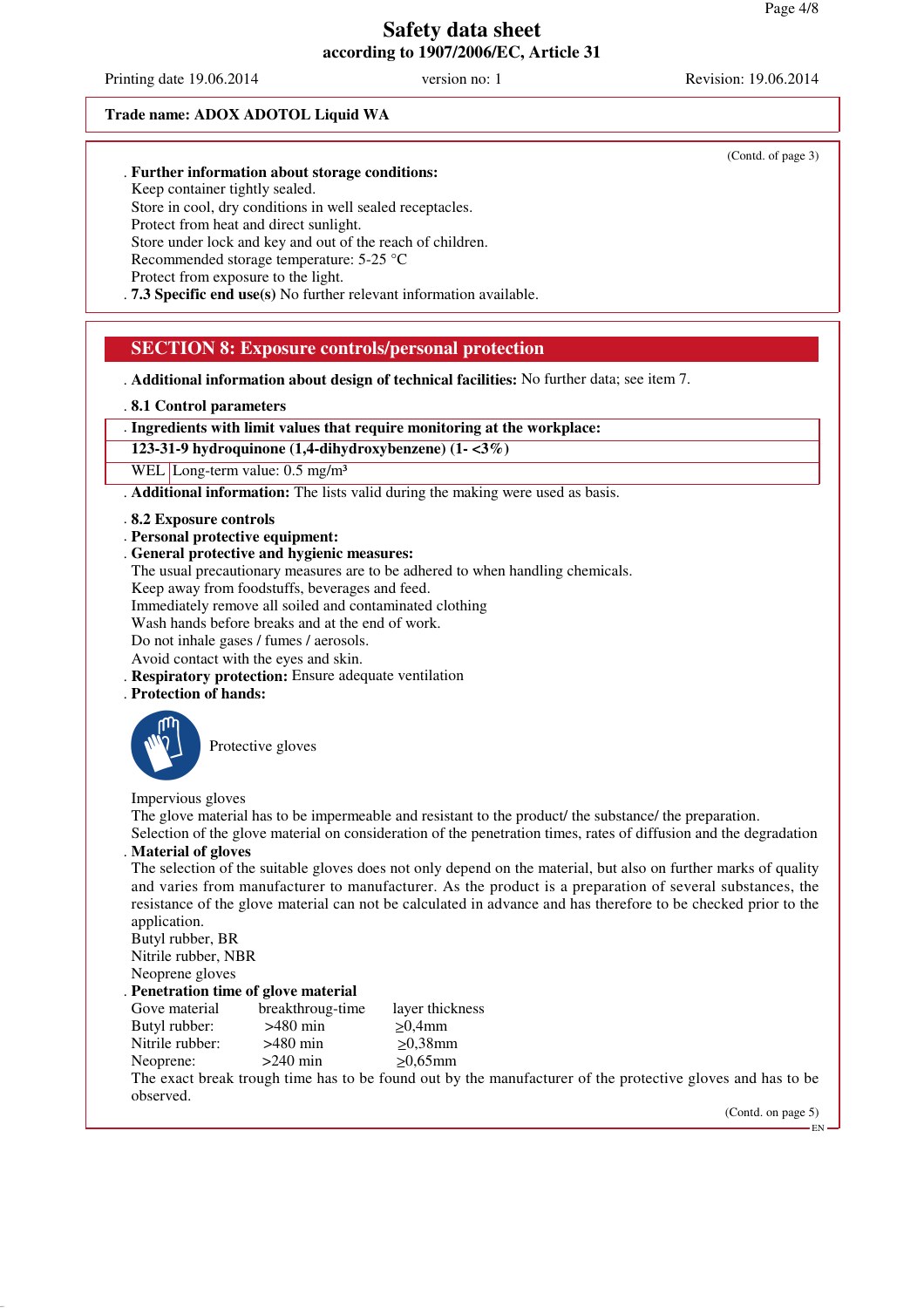Printing date 19.06.2014 version no: 1 Revision: 19.06.2014

(Contd. of page 4)

## **Trade name: ADOX ADOTOL Liquid WA**

. **Eye protection:**



Tightly sealed goggles

. **Body protection:** Protective work clothing

| <b>SECTION 9: Physical and chemical properties</b>          |                                               |    |
|-------------------------------------------------------------|-----------------------------------------------|----|
| . 9.1 Information on basic physical and chemical properties |                                               |    |
| <b>General Information</b>                                  |                                               |    |
| . Appearance:<br>Form:                                      | Fluid                                         |    |
| Colour:                                                     | Colourless                                    |    |
| . Odour:                                                    | Pungent                                       |    |
| . Odour threshold:                                          | Not determined.                               |    |
| . pH-value:                                                 | Alkaline                                      |    |
| . Change in condition                                       |                                               |    |
| <b>Melting point/Melting range:</b>                         | Undetermined.                                 |    |
| <b>Boiling point/Boiling range:</b>                         | $>100^{\circ}$ C                              |    |
| . Flash point:                                              | Not applicable.                               |    |
| . Flammability (solid, gaseous):                            | Not applicable.                               |    |
| . Ignition temperature:                                     |                                               |    |
| <b>Decomposition temperature:</b>                           | Not determined.                               |    |
| . Self-igniting:                                            | Product is not selfigniting.                  |    |
| . Danger of explosion:                                      | Product does not present an explosion hazard. |    |
| . Explosion limits:                                         |                                               |    |
| Lower:                                                      | Not determined.                               |    |
| <b>Upper:</b>                                               | Not determined.                               |    |
| . Vapour pressure at 20 °C:                                 | $23$ hPa                                      |    |
| . Density at 20 $\degree$ C:                                | $1.375$ g/cm <sup>3</sup>                     |    |
| . Relative density                                          | Not determined.                               |    |
| . Vapour density                                            | Not determined.                               |    |
| . Evaporation rate                                          | Not determined.                               |    |
| . Solubility in / Miscibility with                          |                                               |    |
| water:                                                      | Fully miscible.                               |    |
| . Partition coefficient (n-octanol/water): Not determined.  |                                               |    |
| . Viscosity:                                                |                                               |    |
| Dynamic:                                                    | Not determined.                               |    |
| Kinematic:                                                  | Not determined.                               |    |
| . Solvent content:                                          |                                               |    |
| <b>Organic solvents:</b>                                    | $0.0\%$                                       |    |
| Water:                                                      | $>60\%$                                       |    |
| . 9.2 Other information                                     | No further relevant information available.    |    |
|                                                             |                                               | EN |

(Contd. on page 6)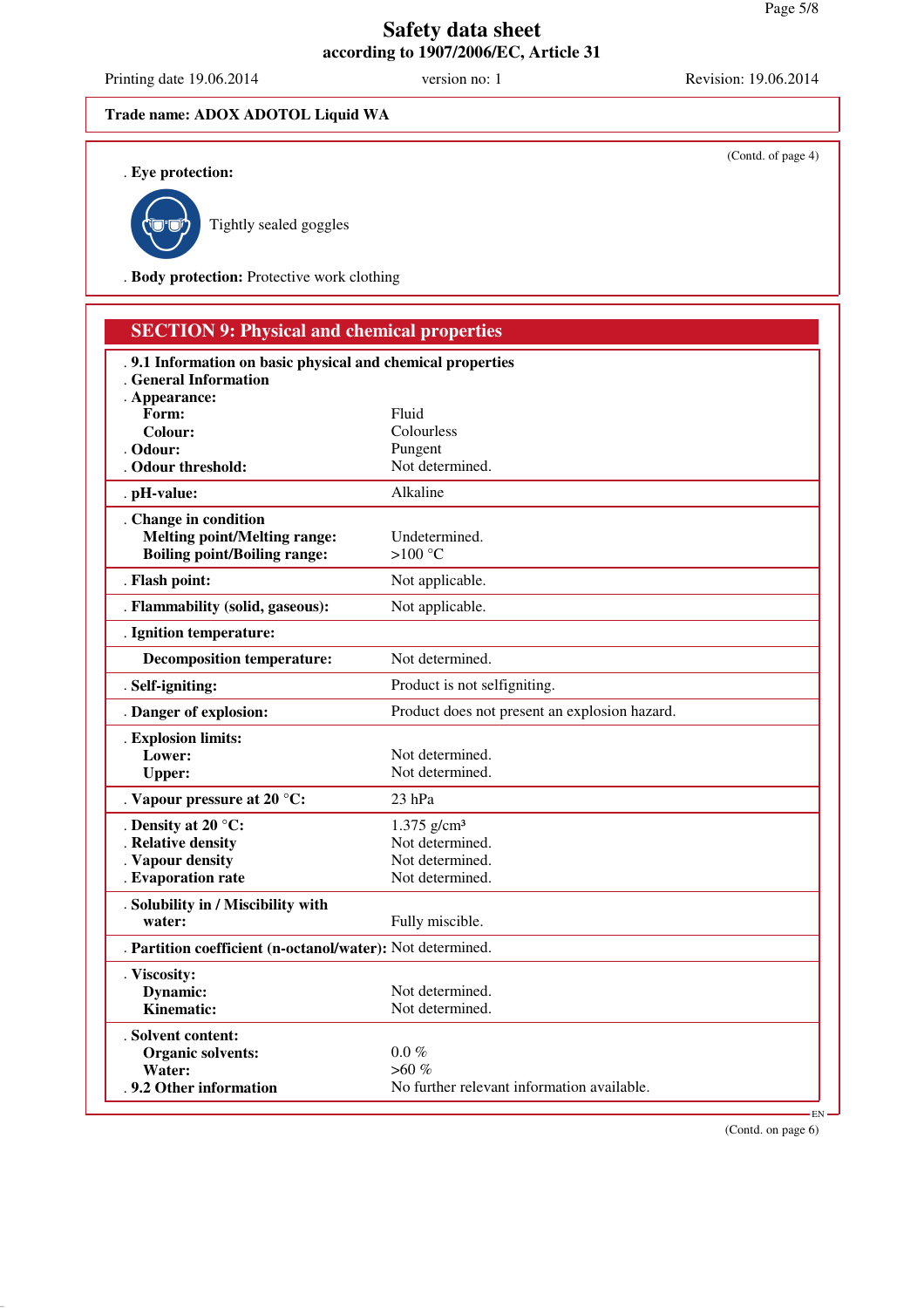Printing date 19.06.2014 version no: 1 Revision: 19.06.2014

#### **Trade name: ADOX ADOTOL Liquid WA**

(Contd. of page 5)

## **SECTION 10: Stability and reactivity**

. **10.1 Reactivity**

- . **10.2 Chemical stability**
- . **Thermal decomposition / conditions to be avoided:** Stable at environment temperature.
- . **10.3 Possibility of hazardous reactions** Reacts with acids, alkalis and oxidizing agents.
- . **10.4 Conditions to avoid** No further relevant information available.
- . **10.5 Incompatible materials:** Under certain fire conditions, traces of other toxic gases cannot be excluded.
- . **10.6 Hazardous decomposition products:** Irritant gases/vapours

## **SECTION 11: Toxicological information**

- . **11.1 Information on toxicological effects**
- . **Acute toxicity:**
- . **LD/LC50 values relevant for classification:**

## **123-31-9 hydroquinone (1,4-dihydroxybenzene)**

Oral LD50 320 mg/kg (rat)

- . **Primary irritant effect:**
- . **on the skin:** Irritant to skin and mucous membranes.
- . **on the eye:** Strong irritant with the danger of severe eye injury.
- . **Sensitization:** Sensitization possible through skin contact.
- . **Additional toxicological information:**
- The product shows the following dangers according to the calculation method of the General EU Classification Guidelines for Preparations as issued in the latest version:
- Irritant
- . **CMR effects (carcinogenity, mutagenicity and toxicity for reproduction)**

Muta. 2, Carc. 2

## **SECTION 12: Ecological information**

#### . **12.1 Toxicity**

. **Aquatic toxicity:**

#### **123-31-9 hydroquinone (1,4-dihydroxybenzene)**

- EC50 48h: 0.29 mg/l (daphnia magna (Großer Wasserfloh))
- LC50 96h: 0.044 mg/l (Pimephales promelas)
- . **12.2 Persistence and degradability** No further relevant information available.
- . **12.3 Bioaccumulative potential** No further relevant information available.
- . **12.4 Mobility in soil** No further relevant information available.
- . **Additional ecological information:**

. **General notes:**

Water hazard class 2 (German Regulation) (Self-assessment): hazardous for water

Do not allow product to reach ground water, water course or sewage system.

Danger to drinking water if even small quantities leak into the ground.

- . **12.5 Results of PBT and vPvB assessment**
- . **PBT:** Not applicable.
- . **vPvB:** Not applicable.

. **12.6 Other adverse effects** No further relevant information available.

## **SECTION 13: Disposal considerations**

## . **13.1 Waste treatment methods**

. **Recommendation**

Must not be disposed together with household garbage. Do not allow product to reach sewage system.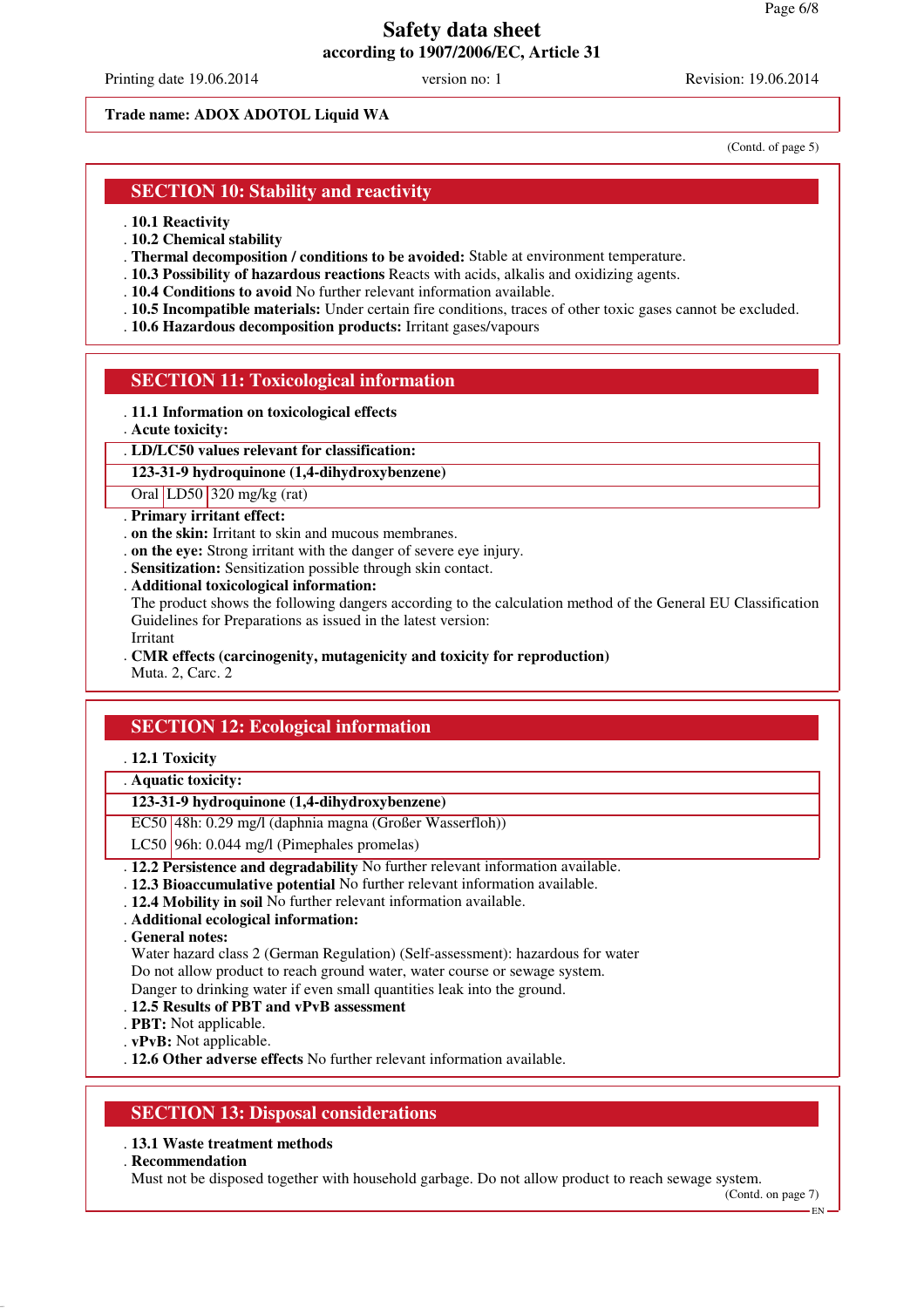Printing date 19.06.2014 version no: 1 Revision: 19.06.2014

#### **Trade name: ADOX ADOTOL Liquid WA**

#### . **European waste catalogue**

09 01 01\* water-based developer and activator solutions

#### . **Uncleaned packaging:**

. **Recommendation:** Disposal must be made according to official regulations.

## **SECTION 14: Transport information**

| $.14.1$ UN-Number<br>. ADR, ADN, IMDG, IATA                                              | Void            |
|------------------------------------------------------------------------------------------|-----------------|
| . 14.2 UN proper shipping name<br>. ADR, ADN, IMDG, IATA                                 | Void            |
| . 14.3 Transport hazard class(es)                                                        |                 |
|                                                                                          |                 |
| . ADR, ADN, IMDG, IATA                                                                   |                 |
| . Class                                                                                  | Void            |
| . 14.4 Packing group<br>. ADR, IMDG, IATA                                                | Void            |
| . 14.5 Environmental hazards:                                                            |                 |
| . Marine pollutant:                                                                      | N <sub>0</sub>  |
| . 14.6 Special precautions for user                                                      | Not applicable. |
| . 14.7 Transport in bulk according to Annex II of<br><b>MARPOL73/78 and the IBC Code</b> | Not applicable. |
| . UN "Model Regulation":                                                                 |                 |

## **SECTION 15: Regulatory information**

. **15.1 Safety, health and environmental regulations/legislation specific for the substance or mixture**

- . **Labelling according to Regulation (EC) No 1272/2008** GHS label elements
- . **15.2 Chemical safety assessment:** A Chemical Safety Assessment has not been carried out.

## **SECTION 16: Other information**

This information is based on our present knowledge. However, this shall not constitute a guarantee for any specific product features and shall not establish a legally valid contractual relationship.

## . **Relevant phrases**

- H302 Harmful if swallowed.
- H315 Causes skin irritation.
- H317 May cause an allergic skin reaction.
- H318 Causes serious eye damage.
- H319 Causes serious eye irritation.
- H335 May cause respiratory irritation.
- H341 Suspected of causing genetic defects.
- H351 Suspected of causing cancer.
- H400 Very toxic to aquatic life.

#### R22 Harmful if swallowed.

- R36/38 Irritating to eyes and skin.
- R40 Limited evidence of a carcinogenic effect.
- R41 Risk of serious damage to eyes.
- R43 May cause sensitisation by skin contact.
- R50 Very toxic to aquatic organisms.

(Contd. on page 8)

(Contd. of page 6)